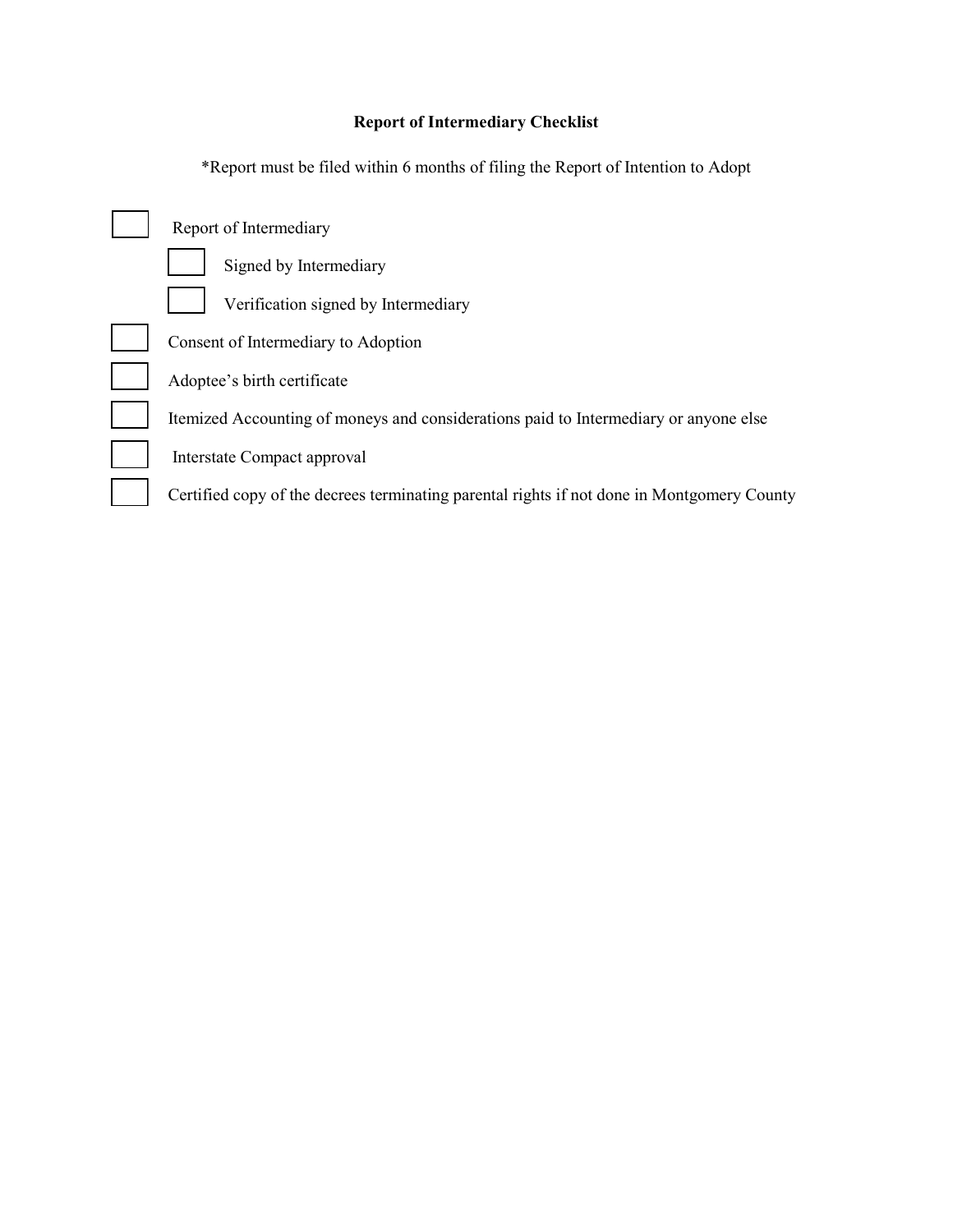### **IN THE COURT OF COMMON PLEAS OF MONTGOMERY COUNTY, PENNSYLVANIA ORPHANS' COURT DIVISION**

No. 20\_\_\_\_ -A\_\_\_\_\_\_\_

IN RE: Adoption of

 $\overline{\phantom{a}}$  , which is a set of the set of the set of the set of the set of the set of the set of the set of the set of the set of the set of the set of the set of the set of the set of the set of the set of the set of th (ADOPTEE's initials as on birth certificate)

## **REPORT OF INTERMEDIARY**

(23 Pa.C.S.A. § 2533)

### TO THE HONORABLE JUDGES OF SAID COURT:

The Petition of \_\_\_\_\_\_\_\_\_\_\_\_\_\_\_\_\_\_\_\_\_\_\_\_\_\_\_\_\_\_\_\_\_\_\_\_\_\_\_\_\_\_\_\_\_\_\_\_\_\_\_\_\_\_\_\_\_\_\_\_\_\_\_

\_\_\_\_\_\_\_\_\_\_\_\_\_\_\_\_\_\_\_\_\_\_\_\_\_\_\_\_\_\_\_\_\_\_\_\_\_\_\_\_\_\_\_\_\_\_\_\_\_\_\_\_\_\_\_\_\_ respectfully represents:

1. List the Name and Address of Intermediary:

2. ADOPTEE:

| a)           |                        |
|--------------|------------------------|
| $\mathbf{b}$ | Sex:                   |
| c)           |                        |
| d)           | Date of Birth:         |
| e)           | Place of Birth:        |
| f)           | Racial background:     |
| g)           | Religious affiliation: |

 $\mathcal{L}_\text{max} = \frac{1}{2} \sum_{i=1}^{n} \frac{1}{2} \sum_{i=1}^{n} \frac{1}{2} \sum_{i=1}^{n} \frac{1}{2} \sum_{i=1}^{n} \frac{1}{2} \sum_{i=1}^{n} \frac{1}{2} \sum_{i=1}^{n} \frac{1}{2} \sum_{i=1}^{n} \frac{1}{2} \sum_{i=1}^{n} \frac{1}{2} \sum_{i=1}^{n} \frac{1}{2} \sum_{i=1}^{n} \frac{1}{2} \sum_{i=1}^{n} \frac{1}{2} \sum_{i=1}^{n} \frac{1$ 

 $\mathcal{L}_\text{max}$  , and the contribution of the contribution of the contribution of the contribution of the contribution of the contribution of the contribution of the contribution of the contribution of the contribution of t

\*This petition conforms to the Adoption Act, 23 Pa. C.S.A. §2102, *et seq.,* as amended through September 3, 2019. Future revisions to the statute may make this form inadequate.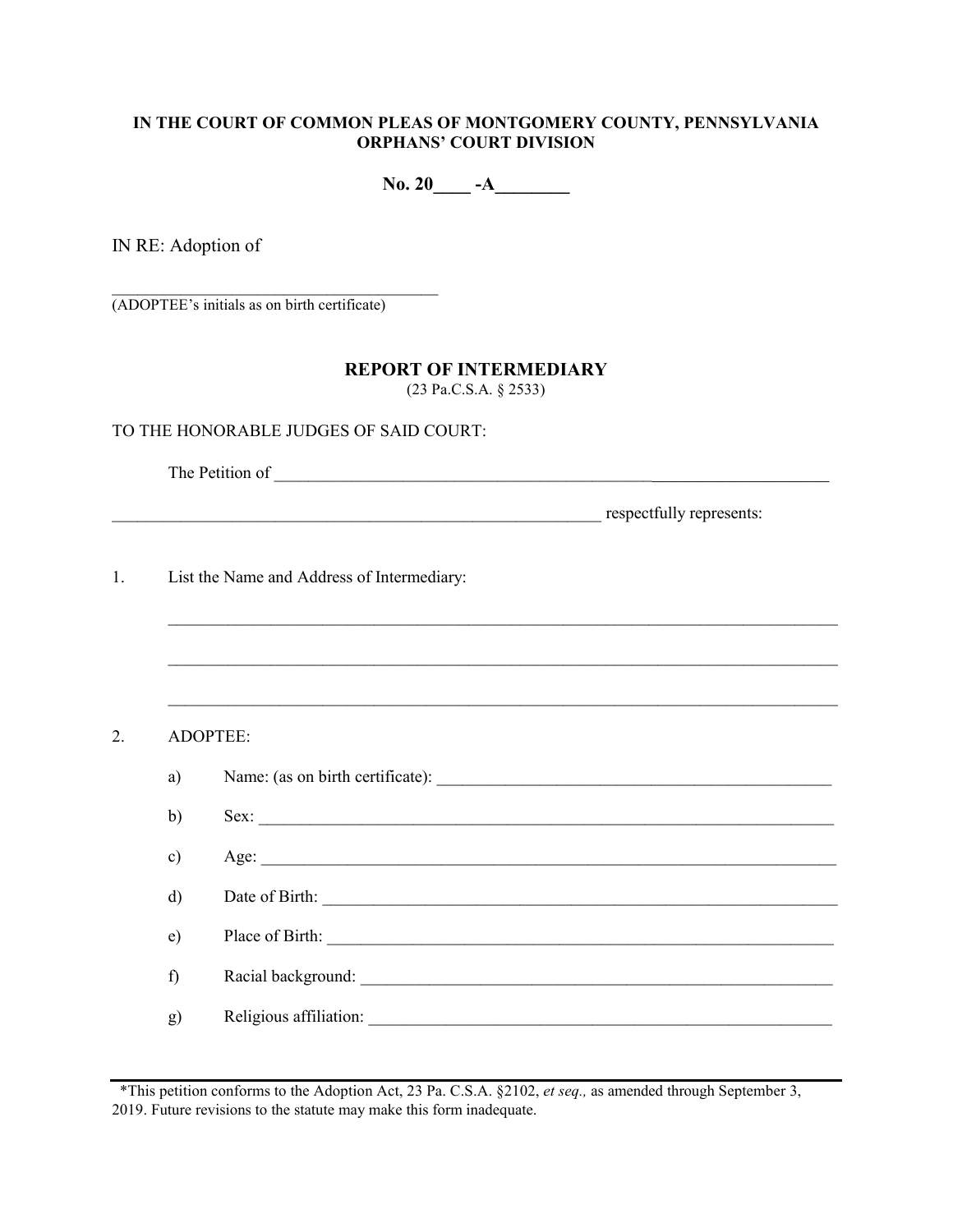| 3. | Placement of ADOPTEE with adopting parent(s): |                                                                                                                                                                                                                                      |  |  |  |
|----|-----------------------------------------------|--------------------------------------------------------------------------------------------------------------------------------------------------------------------------------------------------------------------------------------|--|--|--|
|    | a)                                            |                                                                                                                                                                                                                                      |  |  |  |
|    | b)                                            |                                                                                                                                                                                                                                      |  |  |  |
| 4. | <b>BIRTH MOTHER:</b>                          |                                                                                                                                                                                                                                      |  |  |  |
|    | a)                                            | Name:                                                                                                                                                                                                                                |  |  |  |
|    | b)                                            | Address:                                                                                                                                                                                                                             |  |  |  |
|    | $\mathbf{c})$                                 |                                                                                                                                                                                                                                      |  |  |  |
|    | $\mathbf{d}$                                  |                                                                                                                                                                                                                                      |  |  |  |
|    | e)                                            |                                                                                                                                                                                                                                      |  |  |  |
|    | f)                                            |                                                                                                                                                                                                                                      |  |  |  |
|    | g)                                            | Marriages:                                                                                                                                                                                                                           |  |  |  |
|    |                                               | (1)<br>Maiden Name: Name and South Assembly and South Assembly and South Assembly and South Assembly and South Assembly and South Assembly and South Assembly and South Assembly and Assembly and Assembly and Assembly and Assembly |  |  |  |
|    |                                               | (2)                                                                                                                                                                                                                                  |  |  |  |
|    |                                               | Marital status during the one year prior to the birth of ADOPTEE:<br>(3)                                                                                                                                                             |  |  |  |
|    |                                               | If the Birth Mother has ever been married, list the names of her spouse(s):<br>(4)                                                                                                                                                   |  |  |  |
|    |                                               |                                                                                                                                                                                                                                      |  |  |  |
| 5. |                                               | <b>BIRTH FATHER:</b>                                                                                                                                                                                                                 |  |  |  |
|    | a)                                            |                                                                                                                                                                                                                                      |  |  |  |
|    | b)                                            |                                                                                                                                                                                                                                      |  |  |  |
|    | $\mathbf{c})$                                 |                                                                                                                                                                                                                                      |  |  |  |
|    | $\mathbf{d}$                                  |                                                                                                                                                                                                                                      |  |  |  |
|    |                                               |                                                                                                                                                                                                                                      |  |  |  |

\*This petition conforms to the Adoption Act, 23 Pa. C.S.A.  $\S2102$ , et seq., as amended through September 3, 2019. Future revisions to the statute may make this form inadequate.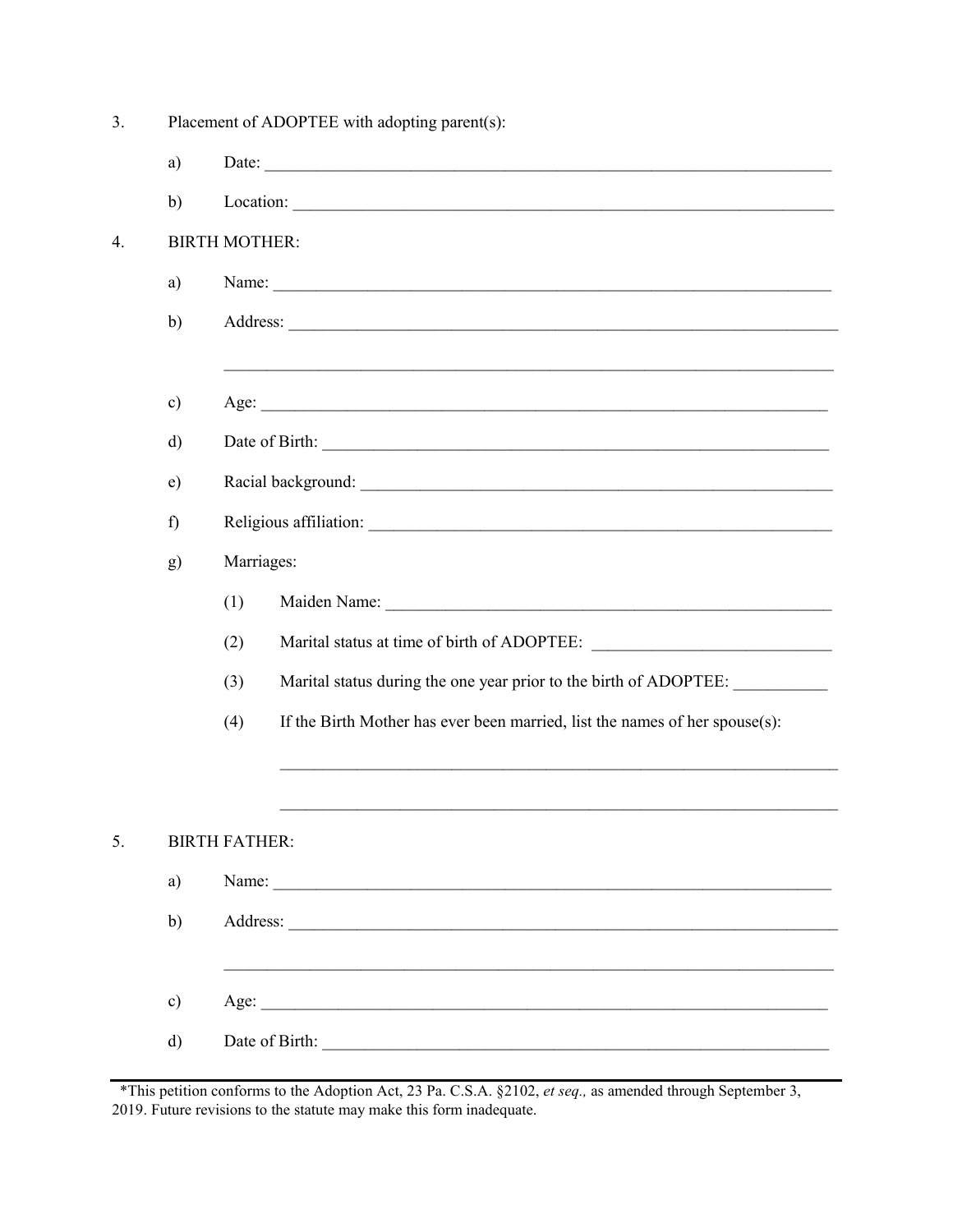| $\Delta$<br>◡ | Racial background: |  |
|---------------|--------------------|--|
|               |                    |  |

f) Religious affiliation:

g) Marriages:

- $(1)$  Marital status at time of birth of ADOPTEE:
- (2) Marital status during the one year prior to the birth of ADOPTEE: \_\_\_\_\_\_\_\_\_\_
- (3) If the Birth Father has ever been married, list the names of his spouse(s):

\_\_\_\_\_\_\_\_\_\_\_\_\_\_\_\_\_\_\_\_\_\_\_\_\_\_\_\_\_\_\_\_\_\_\_\_\_\_\_\_\_\_\_\_\_\_\_\_\_\_\_\_\_\_\_\_\_\_\_\_\_\_\_\_\_

 $\mathcal{L}_\text{max} = \mathcal{L}_\text{max} = \mathcal{L}_\text{max} = \mathcal{L}_\text{max} = \mathcal{L}_\text{max} = \mathcal{L}_\text{max} = \mathcal{L}_\text{max} = \mathcal{L}_\text{max} = \mathcal{L}_\text{max} = \mathcal{L}_\text{max} = \mathcal{L}_\text{max} = \mathcal{L}_\text{max} = \mathcal{L}_\text{max} = \mathcal{L}_\text{max} = \mathcal{L}_\text{max} = \mathcal{L}_\text{max} = \mathcal{L}_\text{max} = \mathcal{L}_\text{max} = \mathcal{$ 

## 6. TERMINATION OF PARENTAL RIGHTS:

If parental rights with respect to the ADOPTEE were terminated,

a) The Birth Mother's parental rights were terminated by decree of

| The Birth Father's parental rights were terminated by decree of                                                               |
|-------------------------------------------------------------------------------------------------------------------------------|
|                                                                                                                               |
| Custody of ADOPTEE was awarded to:                                                                                            |
| Attach a certified copy of the decree terminating parental rights if the proceeding occurred<br>outside of Montgomery County. |
| If the parental rights with respect to the ADOPTEE have not been terminated, list the                                         |
|                                                                                                                               |

<sup>\*</sup>This petition conforms to the Adoption Act, 23 Pa. C.S.A. §2102, *et seq.,* as amended through September 3, 2019. Future revisions to the statute may make this form inadequate.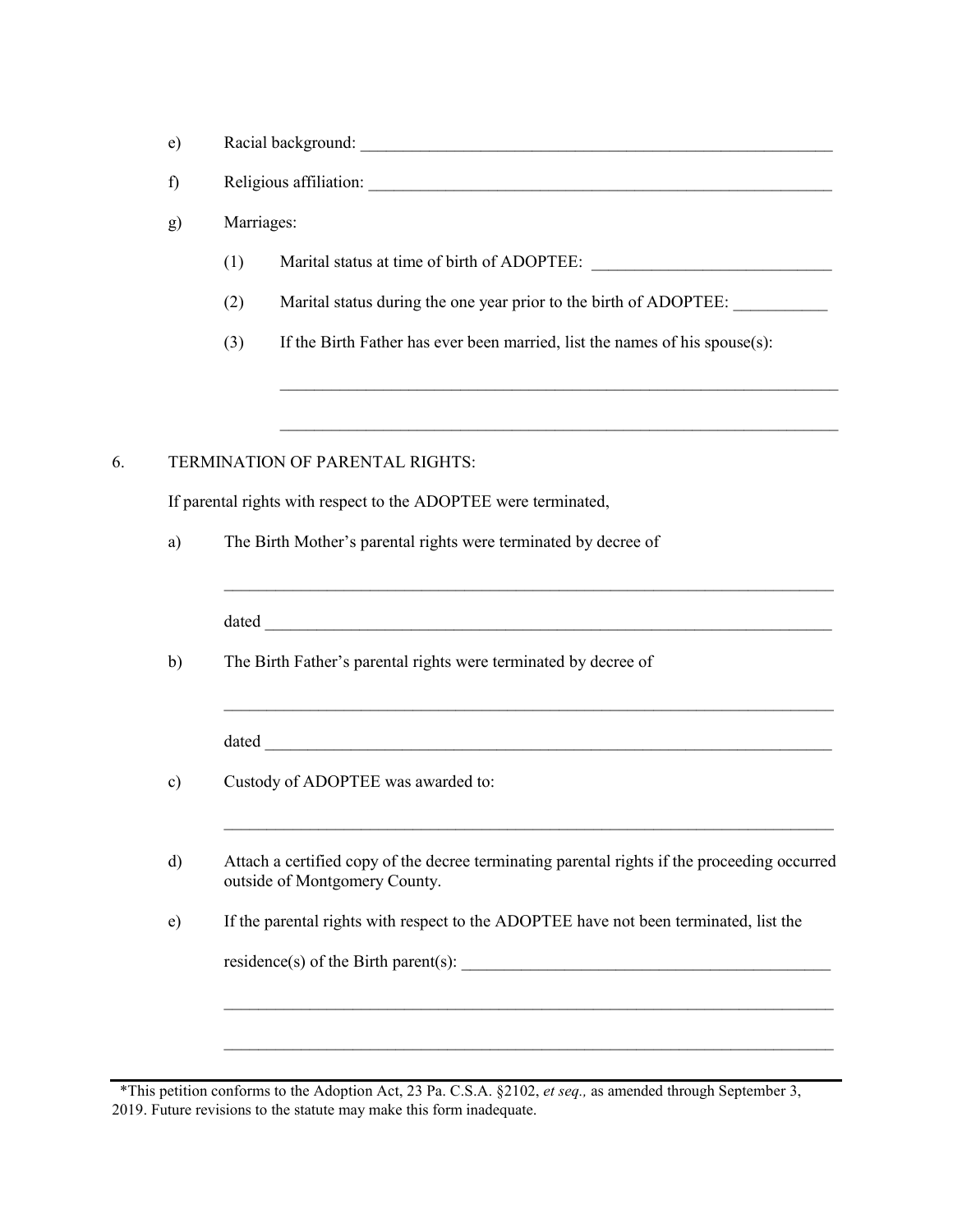## 7. **CONSENTS:**

a) All consents required by 23 Pa.C.S.A.  $\S 2711$  are attached:  $\bigcap$  yes  $\bigcap$  no

\_\_\_\_\_\_\_\_\_\_\_\_\_\_\_\_\_\_\_\_\_\_\_\_\_\_\_\_\_\_\_\_\_\_\_\_\_\_\_\_\_\_\_\_\_\_\_\_\_\_\_\_\_\_\_\_\_\_\_\_\_\_\_\_\_\_\_\_\_\_\_

b) If no, state the basis upon which the consents are not required:

#### 8. **ACCOUNTING:**

- a) List an itemized accounting of moneys and consideration paid or to be paid to or received by the intermediary:
- b) List an itemized accounting of moneys and consideration paid to or by any other person or persons to the knowledge of the intermediary by reason of the adoption placement.
- 9. Give a full description and state the value of all property owned or possessed by ADOPTEE:
- 10. Attach a copy of the child's birth certificate or certificate of registration of birth. If no birth certificate or certification of registration of birth can be obtained, state reason:
- 11. Was medical history information obtained?  $\bigcirc$  Yes  $\bigcirc$  No If no medical history information obtained, state reason: \_\_\_\_\_\_\_\_\_\_\_\_\_\_\_\_\_\_\_\_\_\_\_

\_\_\_\_\_\_\_\_\_\_\_\_\_\_\_\_\_\_\_\_\_\_\_\_\_\_\_\_\_\_\_\_\_\_\_\_\_\_\_\_\_\_\_\_\_\_\_\_\_\_\_\_\_\_\_\_\_\_\_\_\_\_\_\_\_\_\_\_\_\_\_\_\_\_\_\_\_\_

<sup>\*</sup>This petition conforms to the Adoption Act, 23 Pa. C.S.A. §2102, *et seq.,* as amended through September 3, 2019. Future revisions to the statute may make this form inadequate.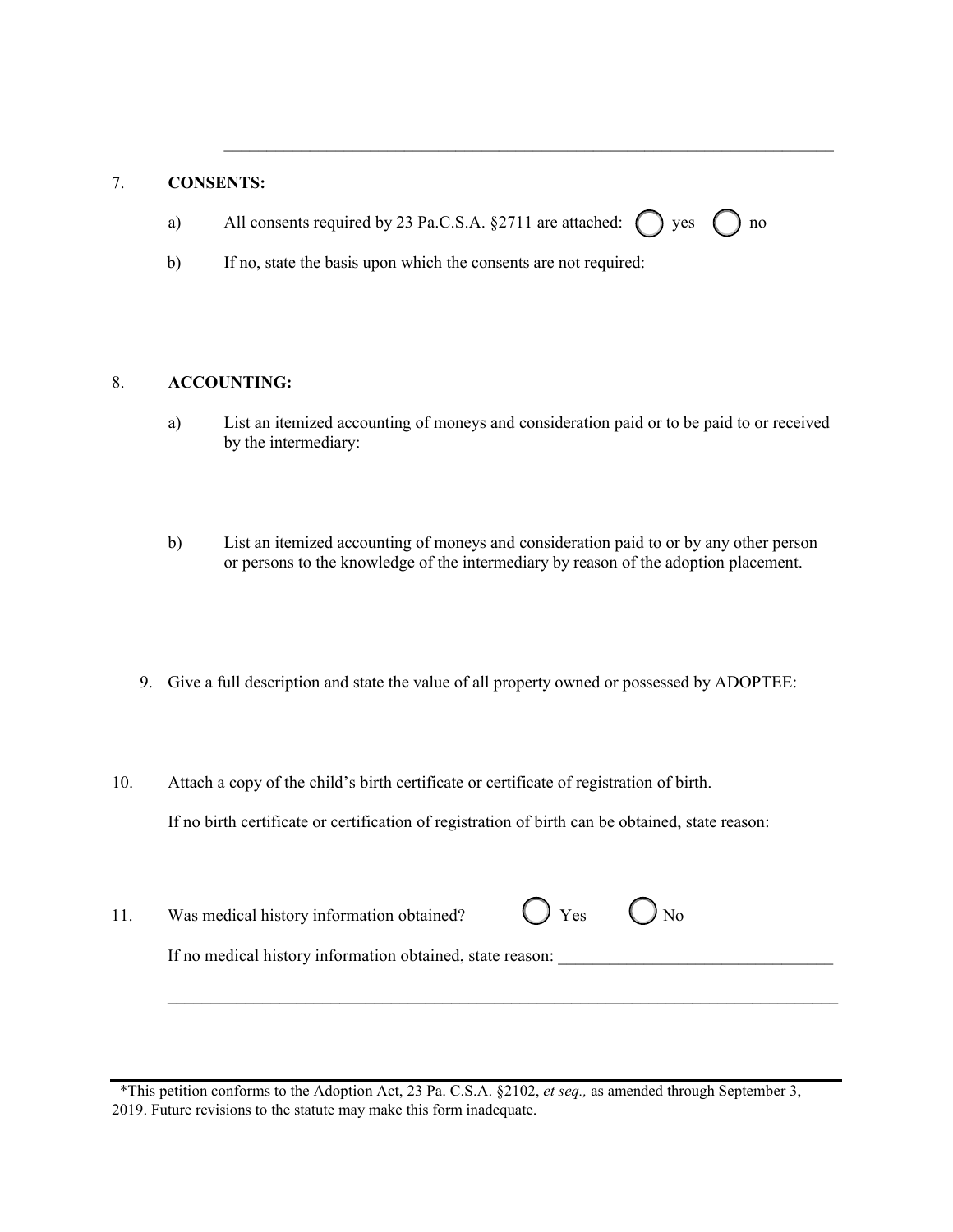12. Has any provision of any statute regulating the interstate placement of children been violated with respect to the placement of the child?

 $\_$  , and the set of the set of the set of the set of the set of the set of the set of the set of the set of the set of the set of the set of the set of the set of the set of the set of the set of the set of the set of th

(Signature of intermediary representative)

 $\overline{\phantom{a}}$  , where  $\overline{\phantom{a}}$  , where  $\overline{\phantom{a}}$  , where  $\overline{\phantom{a}}$ 

<sup>\*</sup>This petition conforms to the Adoption Act, 23 Pa. C.S.A. §2102, *et seq.,* as amended through September 3, 2019. Future revisions to the statute may make this form inadequate.